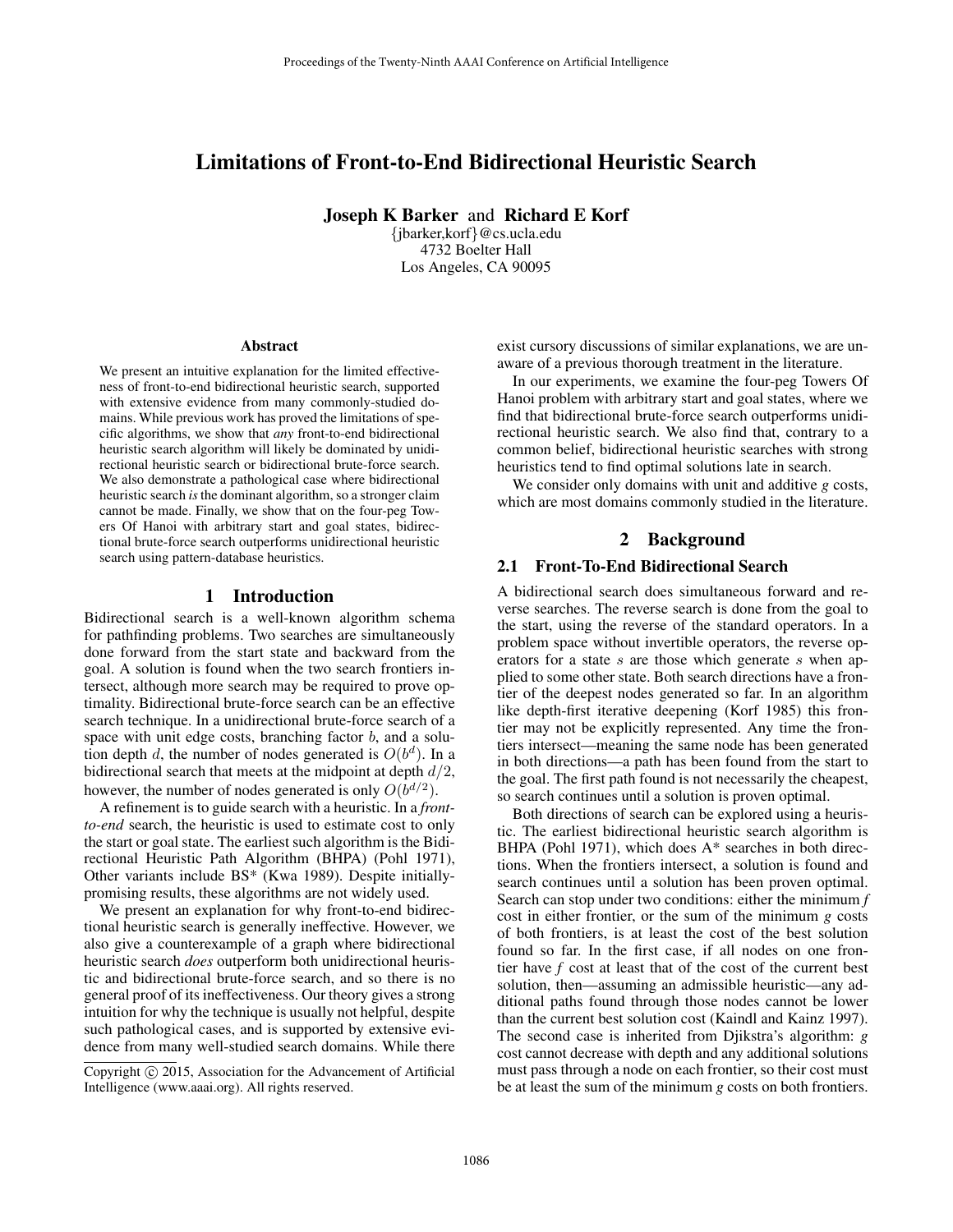When using a consistent heuristic, performance can be improved by not expanding a node if it has already been expanded in the opposite direction (Kwa 1989). Consistency guarantees that the *g* cost of an expanded node corresponds to its lowest-cost path from the root. If the same node is expanded in both directions, the path generated is the concatenation two optimal paths to that node, and no cheaper path can be found through that node. The descendants of that frontier intersection (in either direction) need not be generated. This is the primary improvement of BS\* over BHPA.

This paper considers *front-to-end* search specifically, unless explicitly stated otherwise. A front-to-end heuristic evaluation is done from a node to either the start or goal node, depending on the direction of search. By contrast, a *front-to-front* heuristic evaluation is done from a node to every node on the opposing frontier and the minimum is used, giving more accurate values at the expense of many more heuristic evaluations. While such techniques are beyond the scope of our analysis, we briefly discuss them in section 3.3.

## 2.2 Kaindl and Kainz 1997

Kaindl and Kainz (1997) performed one of the first analyses of bidirectional heuristic search, focusing specifically on BHPA. They showed that the then-accepted explanation for its ineffectiveness—that the two search frontiers pass by each other without intersecting—was incorrect. They proved that the best-case performance of BHPA is only slightly better than the best-case performance of unidirectional A\*. In fact, the only improvement of BHPA over A\* is that it may explore fewer nodes with *f* cost *equal* to the optimal solution cost *C\**. However, the total number of nodes explored in both directions with *f* cost *less than C\** will be least as large as the number explored by unidirectional A\*.

They analyzed BHPA specifically, which allows the two search frontiers to pass through each other. They explicitly exclude algorithms that do not search past frontier intersections when using a consistent heuristic. If the number of nodes whose generation is prevented is large enough, a bidirectional heuristic search algorithm may yet be effective.

They also found that bidirectional heuristic search algorithms find optimal solutions early, and spend most of their time proving solution optimality. As we show in section 4.3, however, with strong heuristics this is *not* true: optimal solutions tend to be found quite late in search.

#### 2.3 Edelkamp and Schrödl 2011

In *Heuristic Search* (2011), Edelkamp and Schrödl hypothesize that bidirectional heuristic search perfoms poorly because the mean depth of nodes generated in heuristic search tends to be near the solution midpoint. They claim that if the search frontiers meet near this midpoint then bidirectional heuristic search stores roughly twice as many nodes on its open lists as unidirectional heuristic search, but that a bidirectional search may perform better if the frontiers intersect before or after the midpoint. They illustrate their hypothesis with a graph of nodes generated at each search depth in one 15-puzzle problem instance with an optimal solution depth of 15 (the average solution depth is 53) using the Manhattandistance heuristic. The distribution of these nodes is indeed roughly centered on the solution midpoint.

As we show in section 4.1, however, the premise of this hypothesis is incorrect: unidirectional searches with strong heuristics tend to expand the vast majority of nodes *before* the solution midpoint. Furthermore, we show that regardless of the mean *g* cost, a bidirectional heuristic search will generally be outperformed by either a unidirectional heuristic or bidirectional brute-force search. Our argument is supported with extensive evidence from a large number of domains.

## 3 Analysis

## 3.1 Our Explanatory Theory

If a unidirectional heuristic search expands the majority of its nodes deeper than the solution midpoint, we call its heuristic *weak* and show that a bidirectional heuristic search expands no fewer nodes than a bidirectional *bruteforce* search. If the majority are expanded at shallower depth than the solution midpoint, then we call it a *strong* heuristic and show that a bidirectional heuristic search would expand *more* nodes than a unidirectional heuristic search.

A balanced bidirectional brute-force search expands no nodes deeper than the solution midpoint. In a bidirectional brute-force search that balances the number of nodes expanded in each direction, the forward and reverse directions intersect at the solution midpoint and nodes deeper than this radius are not expanded. In an unbalanced search, so long as one direction of search does not expand significantly more nodes than the other, search will meet near the solution midpoint will not expand any deep nodes.

Figure 1 shows the number of nodes expanded at each depth in unidirectional and bidirectional brute-force searches of the 16-disk four-peg Towers Of Hanoi where all disks start and end on a single peg. The dark gray nodes are expanded in a bidirectional search, and the additional light gray nodes are expanded in a unidirectional search, all of which are deeper than the solution midpoint.

Adding a *weak* heuristic to a bidirectional bruteforce search cannot prevent it from expanding additional nodes. In an admissible heuristic search, nodes with *f* cost greater than *C\** are not expanded, either by being explicitly pruned (as in IDA\* (Korf 1985)) or by being queued for expansion after a solution has been proven optimal (as in A\* (Hart, Nilsson, and Raphael 1968)). The *f* cost of a node *n* is the sum of two values: the *g* cost, which is the cost of the current path from the start to *n*, and the *h* cost, which is the heuristic estimate from *n* to the goal. These values are independent, and so nodes with higher *g* cost tend to have higher *f* costs. With a consistent heuristic, in fact, *f* costs are monotonically non-decreasing with increasing *g* cost (Pearl 1984). As a result, nodes whose expansion is prevented by a heuristic—those with *f* cost greater than *C\** tend to have high *g* cost. With a sufficiently weak heuristic, the only nodes whose expansion is prevented have depth greater than the solution midpoint, none of which are expanded in a bidirectional brute-force search, either.

Figure 1 shows increasingly strong unidirectional heuristic searches on a Towers Of Hanoi instance, drawn with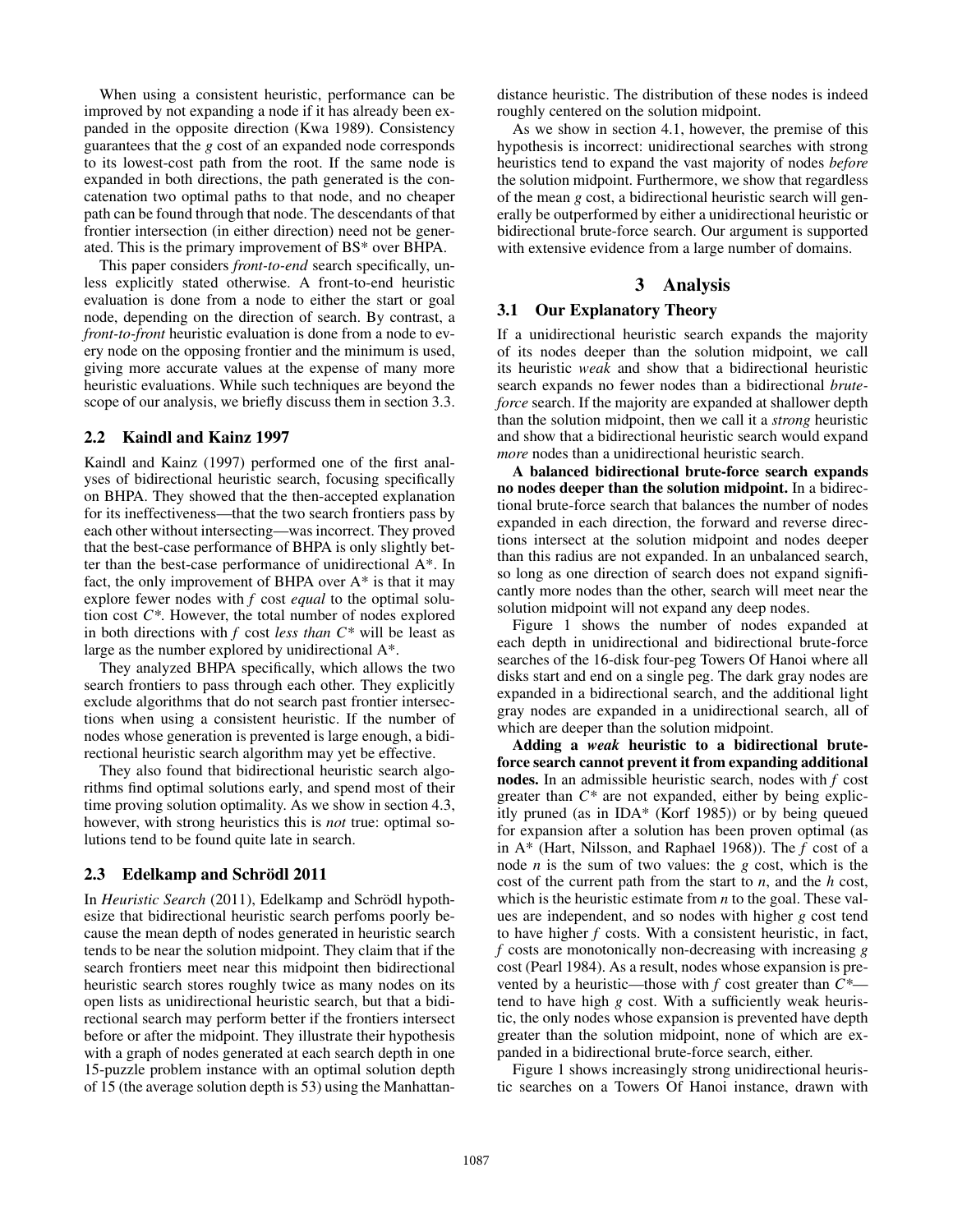

Figure 1: Depths of nodes expanded in searches of a Towers of Hanoi instance. Dashed lines are unidirectional searches with heuristics of varying strengths. Nodes expanded in a unidirectional brute-force search are light gray. Nodes expanded in a bidirectional brute-force search are dark gray.

dashed lines. The algorithm used is breadth-first heuristic search (BFHS) (Zhou and Hansen 2006), which expands nodes in breadth-first order while maintaining a global cost cutoff. Any node whose *f* cost exceeds that cutoff is pruned. We set the cutoff to the optimal solution cost. We used increasingly large pattern databases (PDBs) (Culberson and Schaeffer 1996) to strengthen the heuristic. As expected, fewer nodes are expanded with successively stronger heuristics, and the nodes not expanded are the deepest. The nodes whose expansion is prevented by these weak heuristics are not expanded in the bidirectional brute-force search, either.

With a *strong* heuristic, a bidirectional heuristic search expands more nodes than a unidirectional heuristic search. The majority of nodes expanded in a forward or reverse heuristic search with a sufficiently strong heuristic will be shallower than the solution midpoint. Nodes that are shallower than the midpoint in a reverse search are deeper than the midpoint in a forward search, so combining the two searches to form a bidirectional search expands more nodes than doing either independently.

Figure 2 shows the depth of nodes expanded by heuristic searches of a 24-Puzzle instance using PDBs described in (Korf and Felner 2002). The light gray nodes are expanded in a forward search and the dark gray nodes are expanded in a reverse search; the hashed region is expanded in both. A bidirectional heuristic search expands both regions, while a unidirectional heuristic search expands only one.

With a heuristic that is neither strong nor weak, approximately half of all nodes expanded in a unidirectional heuristic search are shallower than the midpoint. A bidirectional heuristic search that meets at the midpoint allows the forward direction of search to avoid expanding any nodes past the midpoint. However, it also expands nodes in the reverse direction to reach the midpoint. The number of additional nodes expanded in the reverse direction is approximately equal to the number of nodes pruned in the forward direction, and so a bidirectional heuristic search expands no fewer



Figure 2: Depths of nodes expanded in forward and reverse searches on a 24-Puzzle instance.

nodes than a unidirectional heuristic search.

In a non-breadth-first search ordering, both directions of search may expand some nodes deeper than the midpoint before they expand shallower nodes. Section 3.2 shows how this can result in pathological cases where a bidirectional heuristic search outperforms the other two algorithms, and discusses why such cases are unlikely. In general, bidirectional heuristic search is no better than the stronger of unidirectional heuristic or bidirectional brute-force search done individually, and may be worse.

### 3.2 A Pathological Case

This does not prove that bidirectional heuristic search can never be effective. As a counterexample, figure 3 is a pathological graph where bidirectional heuristic search outperforms both unidirectional heuristic and bidirectional bruteforce search. Each node in the graph is labeled with its *f*, *g*, and *h* costs, and the graph is entirely symmetrical. It has unit edge costs and, as the *h* cost of siblings never differs by more than one, the heuristic is consistent. A start-to-goal unidirectional heuristic search expands all nodes with *f* cost less than the optimal solution cost of six, of which there are 13: all but *k*, *l*, and the goal. A bidirectional brute force search expands all nodes up to depth two in both directions, at which point an intersection would be generated at depth three and proved optimal. There are 14 such nodes: all except *c* and *h*.

Bidirectional heuristic search expands fewer nodes if it explores children in left-to-right order and breaks *f* cost ties in favor of lower *h* cost. Node *e* will be expanded in the forward direction before the reverse and node *f* in the reverse direction before the forward; each direction of search will not expand the children of these nodes because their *f* cost (seven) exceeds the optimal solution cost of six. When node *e* is considered for expansion in the reverse direction and node *f* in the forward direction, both can be discarded as they have already been expanded in the opposite direction. Subgraphs *A* and *B* will not be expanded and search will expand only 12 nodes: all except *k, l, m,* and *n*. Thus, bidirectional heuristic search outperforms unidirectional heuristic and bidirectional brute-force search on this graph.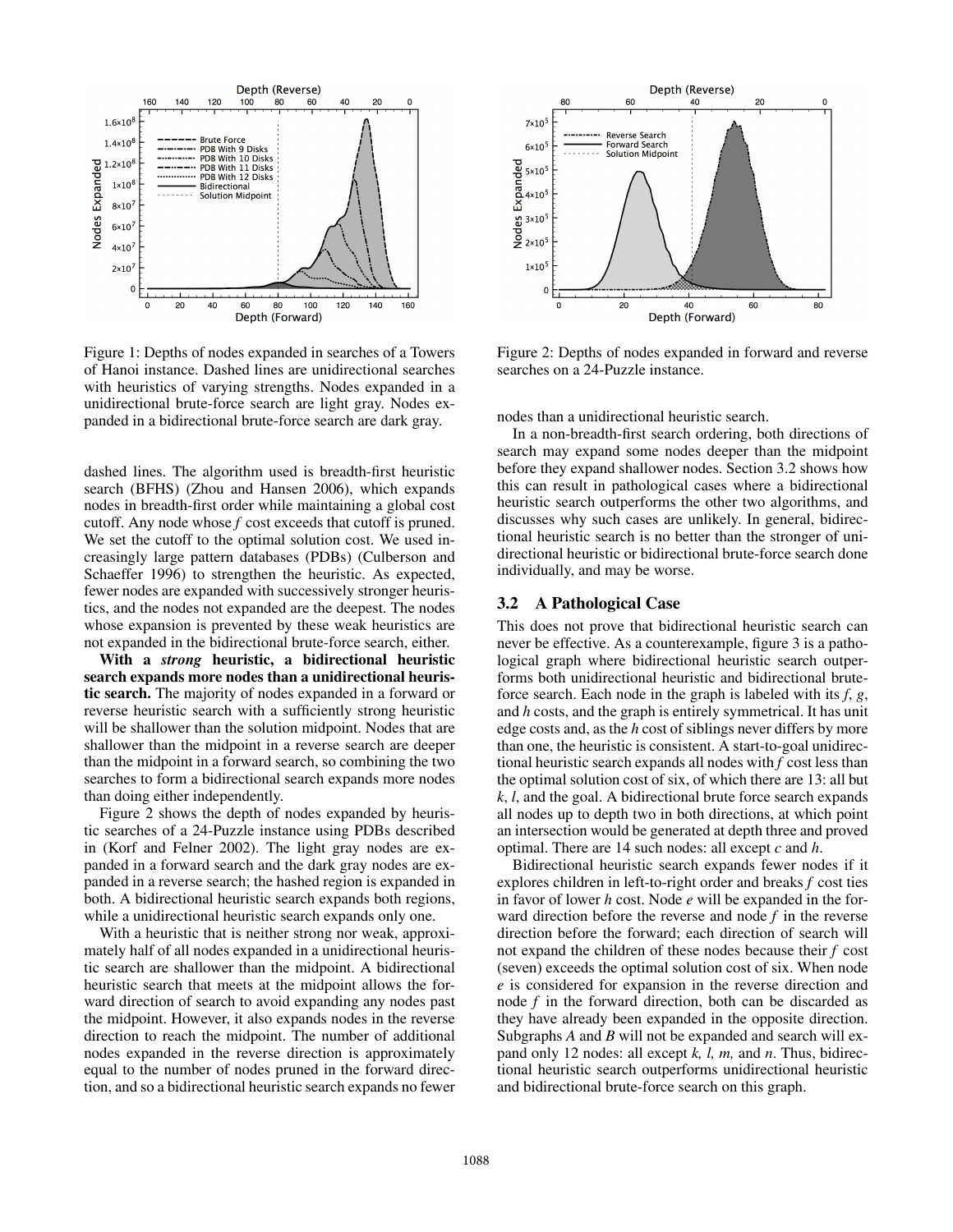

Figure 3: A pathological graph where bidirectional heuristic search outperforms both unidirectional heuristic and bidirectional brute-force search. Nodes are labeled with *g*-cost  $+ h$ -cost =  $f$ -cost, in the forward (f) and reverse (r) direction.

The size of subgraphs *A* and *B* can increased arbitrarily by increasing their depth and branching factor, and their nodes' *h* costs can be defined so that their *f* cost in only one direction is less than *C\**. With a sufficiently deep optimal solution, both bidirectional brute force and unidirectional heuristic search will expand at least one of *A* or *B*, in addition to the middle paths. Bidirectional heuristic search will expand neither, and can thus expand arbitrarily fewer nodes. This counterexample shows that no formal proof of the ineffectiveness of bidirectional heuristic search is likely.

Such a pathological case is unlikely to occur in a real search problem, however. In general, *f* costs of nodes in a search space increase with depth, so we expect shallower regions to be expanded earlier. This is particularly true with a consistent heuristic, which results in *f* costs that are monotonically non-decreasing with increased depth. As such, neither direction of search can intersect the other before most nodes with lower depth have been expanded, and a pathological case like that of figure 3 would be very unlikely.

### 3.3 Caveats

Here we identify some caveats to this theory. We consider only static heuristic functions, but a bidirectional search can use the frontiers to increase heuristic accuracy. Examples of algorithms that do so are KKAdd (Kaindl and Kainz 1997), perimeter search (Dillenburg and Nelson 1994; Manzini 1995), and single-frontier bidirectional search (SF-BDS) (Felner et al. 2010). These algorithms all use some variation of front-to-front evaluation to improve heuristic accuracy. The state of the art solver for Peg Solitaire, a domain we examine later, uses the search frontiers to tighten domain-specific pruning constraints (Barker and Korf 2012).

As previously mentioned, even a front-to-end algorithm *can* reduce the number of nodes expanded with *f* cost equal to *C\**. This may mean that, in some domains, a bidirectional heuristic search could have reliably better tie-breaking properties than a unidirectional heuristic search.

Finally, we have so far assumed that the difficulty of

a forward and reverse search is roughly equivalent; however, in some domains one direction may be significantly cheaper than the other. If the same direction is consistently significantly easier, then it will be cheaper to do a unidirectional search in that direction, regardless of the weakness of the heuristic. Conversely, if the cheaper direction is unpredictable, then even with a strong heuristic a bidirectional search can be effective as it will solve the majority of the instances in the cheaper direction. This is effectively equivalent to doing a forward and reverse search in parallel and terminating when the first one finds a solution.

## 4 Experiments

#### 4.1 Empirical Studies of Search Spaces

We substantiated our theory by finding the depths of all nodes expanded in many instances of several domains. We computed the fraction of those nodes that are shallower than the solution midpoint. We expect a unidirectional heuristic search to dominate if this is the majority, and a bidirectional brute-force search to dominate otherwise.

We tested seven domains using state-of-the-art heuristics: the 15 Puzzle, the 24 Puzzle, the Pancake Problem, Peg Solitaire, Rubik's Cube, Top Spin, and the four-peg Towers Of Hanoi. We solved 100 random 15-Puzzle instances using PDBs described in (Korf and Felner 2002). We solved the 50 24-Puzzle instances from (Korf and Felner 2002) using IDA\* with PDBs from the same paper. We solved 25 random Rubik's Cube instances using IDA\* with an eight-cornercubie PDB and a nine-edge-cubie PDB using six rotational lookups (Felner et al. 2011). We solved 20 random Top Spin instances with 21 tokens and a four-token tray, using IDA\* with three seven-token, additive PDBs and three lookups, as described in (Yang et al. 2008). We solved 60 Pancake Problem instances with 80 pancakes, using IDA\* and the gap heuristic (Helmert 2010). We solved all 35 Peg Solitaire instances on the English, French, and Diamond(5) boards using BFHS and heuristics from (Barker and Korf 2012). For the four-peg Towers Of Hanoi, we solved 100 random 20 disk instances with arbitrary start and goal states, using diskbased BFHS and the PDB techniques used in (Korf 2008). This domain is further discussed in section 4.2.

Table 1 summarizes our experiments. Each column shows the fraction of nodes expanded shallower than the midpoint; the first is the mean fraction among all instances, and the last two are the value for the instances with the minimum and maximum fractions. In our IDA\* searches, we only consider the last iteration of search (the most expensive) to avoid multiple counting of nodes generated on multiple iterations.

In Peg Solitaire and Towers Of Hanoi, a mean of 6% and 31% of the nodes expanded have shallower depth than the midpoint, respectively; as such, we expect a bidirectional brute-force search to outperform a unidirectional heuristic search. As we will show in section 4.2, bidirectional bruteforce search outperforms unidirectional heuristic search on the four-peg Towers Of Hanoi. The state-of-the-art solver for Peg Solitaire is in fact a bidirectional heuristic search algorithm (Barker and Korf 2012). We found that forward search in Peg Solitaire is consistently significantly cheaper than re-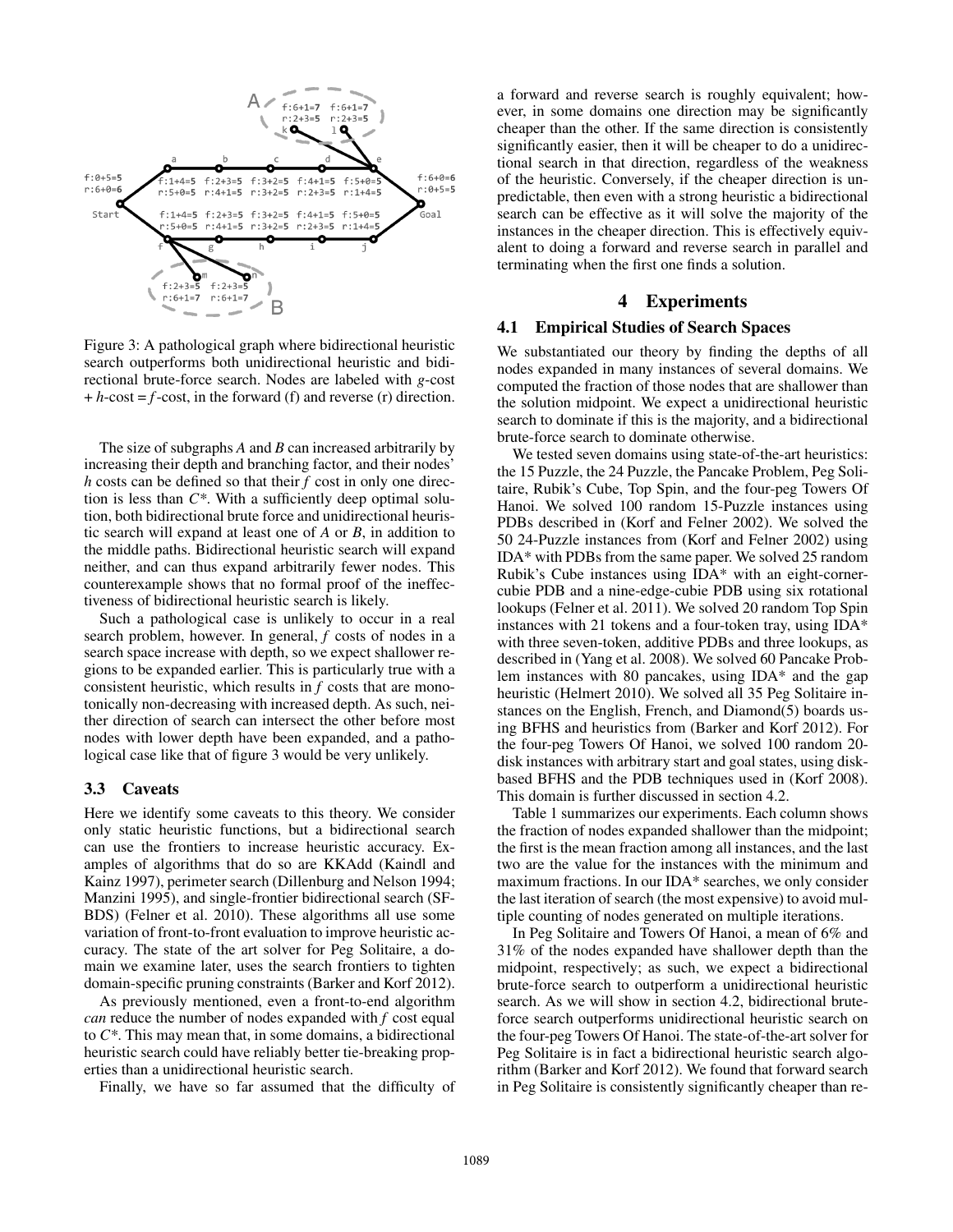| Domain          | Mean | Min  | Max  |
|-----------------|------|------|------|
| 15 Puzzle       | 0.93 | 0.63 | 0.99 |
| 24 Puzzle       | 0.96 | 0.80 | 1.00 |
| Pancake Problem | 0.57 | 0.49 | 0.66 |
| Peg Solitaire   | 0.06 | 0.02 | 0.14 |
| Rubik's Cube    | 0.90 | 0.84 | 0.98 |
| Top Spin        | 0.98 | 0.86 | 1.00 |
| Towers of Hanoi | 0.31 | 0.13 | 0.59 |

Table 1: Fraction of nodes expanded with with depth less than or equal to the solution midpoint for many instances of several search domains.

verse search due to an imbalance of branching factors so, as discussed in section 3.3, we would expect a unidirectional heuristic search to dominate. Barker and Korf's algorithm is based on BFIDA\* (Zhou and Hansen 2006), however, which has worst-case tie-breaking and generates a very large number of nodes with *f* cost equal to *C\**. Their bidirectional approach allows the solver to eliminate the generation of all such nodes, which is the possible contribution of bidirectional heuristic search identified by Kaindl and Kainz. As such, Peg Solitaire is an example of a domain where the exceptions identified in section 3.3 make bidirectional heuristic search an effective algorithm.

In the remaining domains the majority of nodes expanded are shallower than the midpoint, so we expect unidirectional heuristic search to dominate. Indeed, we are unaware of a front-to-end bidirectional search in the literature that outperforms the best unidirectional search on these domains<sup>1</sup>

As an interesting case, the gap heuristic for the Pancake Problem is extremely strong: in all instances we tested very few nodes expanded had *f* cost less than *C\**; often *none* did. With a *perfect* heuristic a search algorithm expands only the nodes on a single optimal solution path, and the mean *g* cost of expanded nodes is *C\*/2*. With a strong heuristic, we predict that most nodes are expanded with *g* cost less than *C\*/2*; the gap heuristic is close enough to perfect, though, that the *g* cost distribution of nodes expanded is relatively flat and the mean is closer to the solution midpoint.

As the absence of a published state-of-the-art bidirectional algorithm does not prove that one does not exist, we implemented bidirectional heuristic search in three domains—the 15 Puzzle, the Pancake Problem, and Rubik's Cube—and compared it to unidirectional heuristic search. We compared BS\*, as a canonical representative of frontto-end search, to A\* on 1,000 random instances in each domain. The Pancake Problem instances have 50 pancakes and the Rubik's Cube instances were generated with 16 random moves, the hardest solvable within our memory limitations. In the 15 Puzzle, we observed that the standard additive PDBs are inconsistent, as they compress the location of the blank (Felner et al. 2007; Korf and Felner 2002); while this

has been briefly noted (Breyer and Korf 2010), it appears to be generally overlooked. As we require a consistent heuristic, we made our 15 Puzzle PDBs consistent by not compressing away the blank tile. As a side-effect, this reduces node expansions at the cost of greater memory requirements.

These results are summarized in table 2. Shown are the average reduction in nodes expanded by A\* over BS\*, the average reduction in time of A\* over BS\*, and the percentage of instances where BS\* beats A\*.

| Domain          | $A^*$ Node<br>Reduction | $A^*$ Time<br>Reduction | $RS^*$<br>Wins |
|-----------------|-------------------------|-------------------------|----------------|
| 15 Puzzle       | 20%                     | 37%                     | 18%            |
| Pancake Problem | $11\%$                  | 32%                     | 16%            |
| Rubik's Cube    | 15%                     | 74%                     | 29%            |

Table 2: A\* vs BS\* in three domains

In all three domains A\* expands fewer nodes on average. BS\* wins on some instances; importantly, though, BS\* always expands at least as many nodes as A\* with *f* cost less than *C\**. It only wins by expanding fewer nodes with *f* cost *equal* to *C\**. This was shown possible by Kaindl and Kainz, and is no different than the effect of changing the order of node exploration in a unidirectional search. Particularly when accounting for bookkeeping overhead, it is clear that a unidirectional search outperforms a bidirectional search when using a strong heuristic, as predicted.

### 4.2 Four-Peg Towers of Hanoi

One domain we examined is the four-peg Towers Of Hanoi with arbitrary start and goal states. In the standard game, all disks start and end on a single (different) peg, allowing only one problem instance for a given number of disks. With arbitrary start and goal states we can consider many more instances. In the standard instance an optimal solution can be found by searching to all possible midpoint states, where all but the largest disk are distributed among the middle two pegs; the second half of the solution is a mirror image of the first half with relabeled pegs (Hinz 1997). In a sense, this conducts half of a bidirectional search to the midpoint, with the other half of the search being obtained for free. With arbitrary start and goal states this symmetry is lost and we must do complete searches all the way to the goal.

We considered many random instances with 20 and 21 disks. We compared a bidirectional brute-force search to unidirectional heuristic search, using disk-based search for both, as described in (Korf 2008). Bidirectional search was performed using brute-force breadth-first search and unidirectional search was performed using BFHS with *C\** as a cutoff. In general, the optimal solution cost is not known in advance, so this is an idealized algorithm. A more realistic solver would have to implement a more complicated algorithm—like disk-based A\*—or use a more expensive, iterative-deepening approach to find optimal solutions.

For the heuristic we considered PDBs of various sizes. As we are using arbitrary goal states, a new PDB must be generated for each instance. While we found the savings of

<sup>&</sup>lt;sup>1</sup>The state-of-the-art solver for Rubik's Cube and the Sliding Tile puzzle is a front-to-front bidirectional algorithm, SFBDS. As we address only front-to-end algorithms, however, this is outside the scope of our paper.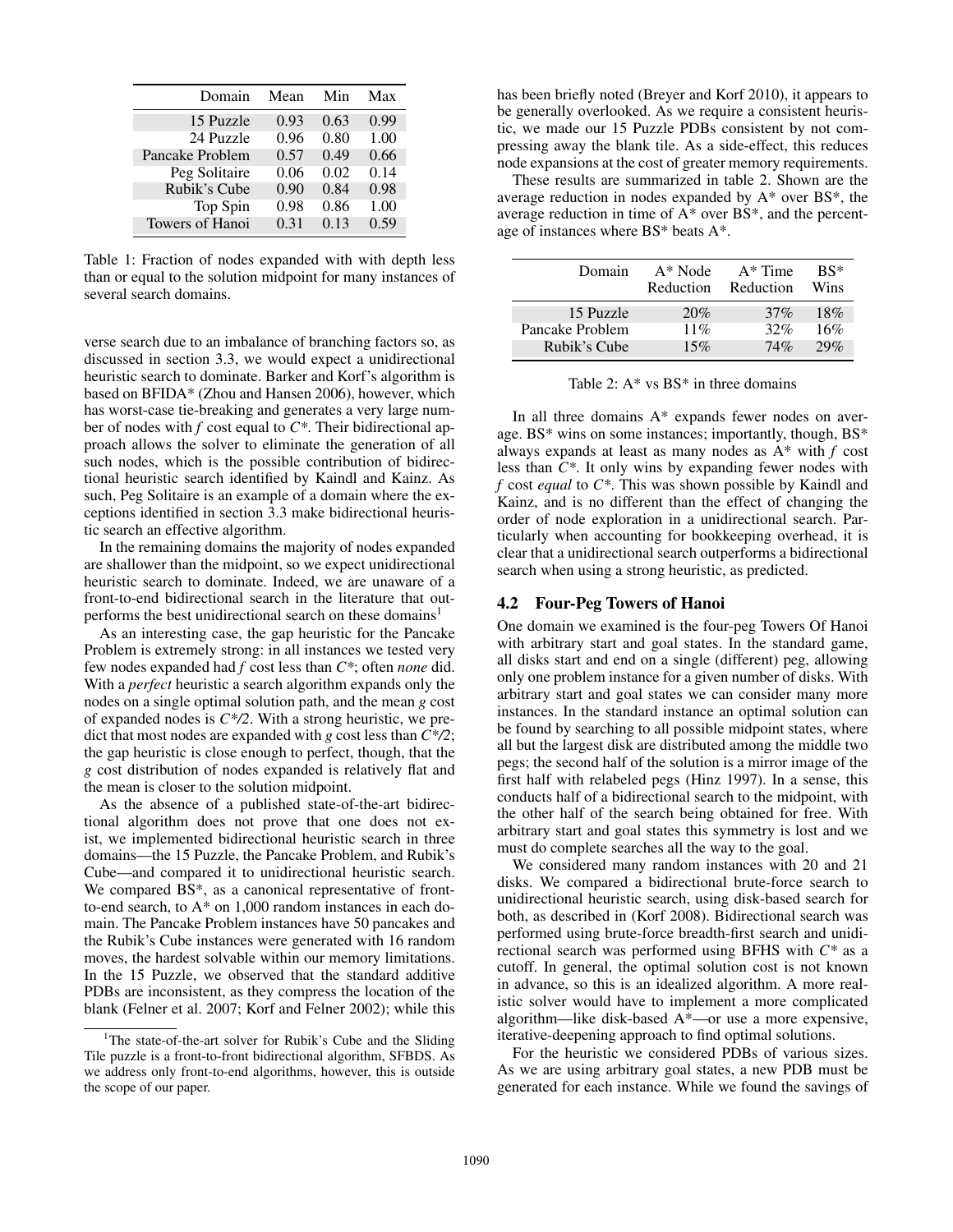the heuristic function can outweigh the cost of generating the PDB, this introduces a degree of freedom: the size of the PDB to generate for a given instance.

For N=21 disks, we solved 10 random instances with both algorithms using three PDB sizes. The weakest PDB configuration partitions the disks into two sets of disks, one of size 15 and one of size 6; the strongest partitions them into sets of size 17 and 4. The results are given in table 3. The first row gives PDB creation time, which applies only to unidirectional searches and does not vary by instance. The remaining rows are the time required by each solver for each instance, including PDB creation. The best performance overall is bolded (always bidirectional search), and the best unidirectional search is underlined. Times are in seconds.

|                     | Bidir.<br>BF     | Unidir.<br>15/6 | Unidir.<br>16/5  | Unidir.<br>17/4 |
|---------------------|------------------|-----------------|------------------|-----------------|
| <b>PDB</b> Creation | N/A              | 83s             | 328s             | 1,380s          |
| Instance 1          | 3,707s           | 51,186s         | 20,770s          | 8,315s          |
| 2                   | 125s             | 202s            | 411s             | 1,445s          |
| 3                   | 1,299s           | 9,385s          | 3,338s           | 1.858s          |
| 4                   | 300s             | $46$ ls         | 474 <sub>s</sub> | 1,461s          |
| 5                   | 589s             | 1,223s          | 1,057s           | 1,650s          |
| 6                   | 7,283s           | 88,349s         | 50,967s          | 24,261s         |
| 7                   | 158s             | 272s            | 466s             | 1,415s          |
| 8                   | 4,104s           | 60,981s         | 26,803s          | 7,660s          |
| 9                   | 414 <sub>s</sub> | 869s            | 693s             | 1,539s          |
| 10                  | 445s             | 2,168s          | 1,022s           | 1,577s          |

Table 3: Instances of 21-disk Towers of Hanoi.

Bidirectional brute-force search outperformed the best unidirectional heuristic search by an average factor of 1.5-3. In some instances, like number three, unidirectional search is faster when ignoring PDB creation; when counted, however, bidirectional brute-force search is always fastest. If bidirectional brute-force search is compared to each unidirectional search independently, rather than against the strongest of the three for a given instance, the relative performance is often much stronger, sometimes by over an order of magnitude. As one would expect, the weaker heuristic does relatively worse on harder instances and the stronger heuristic does relatively worse on easier instances (due to PDB creation cost). We cannot know the difficulty of an instance in advance, and thus do not have the luxury of guaranteeing we will always use the best PDB.

In addition, we solved 100 random instances with 20 disks. We selected the heuristic by solving the first 10 instances with different PDBs and finding the configuration with the best overall performance, which was a partitioning into two PDBs of 15 and 5 disks. We then used this configuration to solve all 100 instances. Table 4 summarizes this data. The first two columns give the solution time for each algorithm, and the third gives the relative slowdown of unidirectional heuristic search over bidirectional bruteforce search. The first row gives PDB creation time, the second gives the mean solution time over all 100 instances, and the third and fourth give the values for the instances

with the worst and best relative performance of bidirectional brute-force search. All times are in seconds. Again, bidirectional brute-force search outperforms unidirectional heuristic search in all instances, by an average factor of 3.65.

|                       | Bidir.           | <b>Unidir.</b> 15/5 | Slowdown |
|-----------------------|------------------|---------------------|----------|
| <b>PDB</b> Generation | N/A              | 83s                 | N/A      |
| Mean Results          | 217 <sub>s</sub> | 793s                | 3.65     |
| Best for BiDir.       | 347 <sub>S</sub> | 3939 <sub>s</sub>   | 11.35    |
| Worst for BiDir.      | 85s              | 126s                | 1.48     |

Table 4: 100 instances of 20-disk Towers of Hanoi.

The mean improvement of bidirectional brute-force over unidirectional heuristic search is roughly equal to the fraction of nodes expanded shallower than the midpoint, shown in table 1. This is as we expect if the contribution of a bidirectional brute-force search is to avoid expanding nodes that appear past the midpoint in a unidirectional search.

## 4.3 Work Spent Proving Optimality

Finally, we refute a statement from (Kaindl and Kainz 1997) that is often used to explain the ineffectiveness of bidirectional heuristic search: that front-to-end algorithms tend to find optimal solutions very early and spend a long time proving optimality (Edelkamp and Schrödl 2011; Felner et al. 2010; Lippi, Ernandes, and Felner 2012). This claim is separate from their proof of BHPA's ineffectiveness. In fact, in our bidirectional experiments, the optimal solution was found very late: on average after 90% of the nodes had been generated in the 15 Puzzle, after 86% had been generated in the Pancake Problem, and after 96% had been generated in Rubik's Cube. We used much stronger heuristics than Kaindl and Kainz, and so our results make sense: in a best-first search with a strong heuristic there are few nodes generated with high *g* cost and thus fewer opportunities for frontier intersections. This reinforces our expectation that pathological cases such as the one in figure 3 will rarely occur in practice.

# 5 Conclusions

We presented an intuitive explanation for the limited effectiveness of front-to-end bidirectional heuristic search. Bidirectional brute-force and unidirectional heuristic search both prevent expansion of nodes with high *g* cost. As such, for a given domain we would expect one of the techniques to dominate the other and for there to be no benefit from combining the two. We also show that there is no general proof of this claim, as there are pathological cases where a bidirectional heuristic search *is* the preferred algorithm.

We also considered a new variant on a well-studied domain: the four-peg Towers Of Hanoi with arbitrary start and goal states. We found that bidirectional brute-force search, surprisingly, is the state-of-the-art, outperforming unidirectional heuristic search. This data is predicted by our theory.

Finally, we found that an often-repeated claim explaining the poor performance of bidirectional heuristic search—that most of its time is spent proving solution optimality—is not true in general, in particular when using strong heuristics.